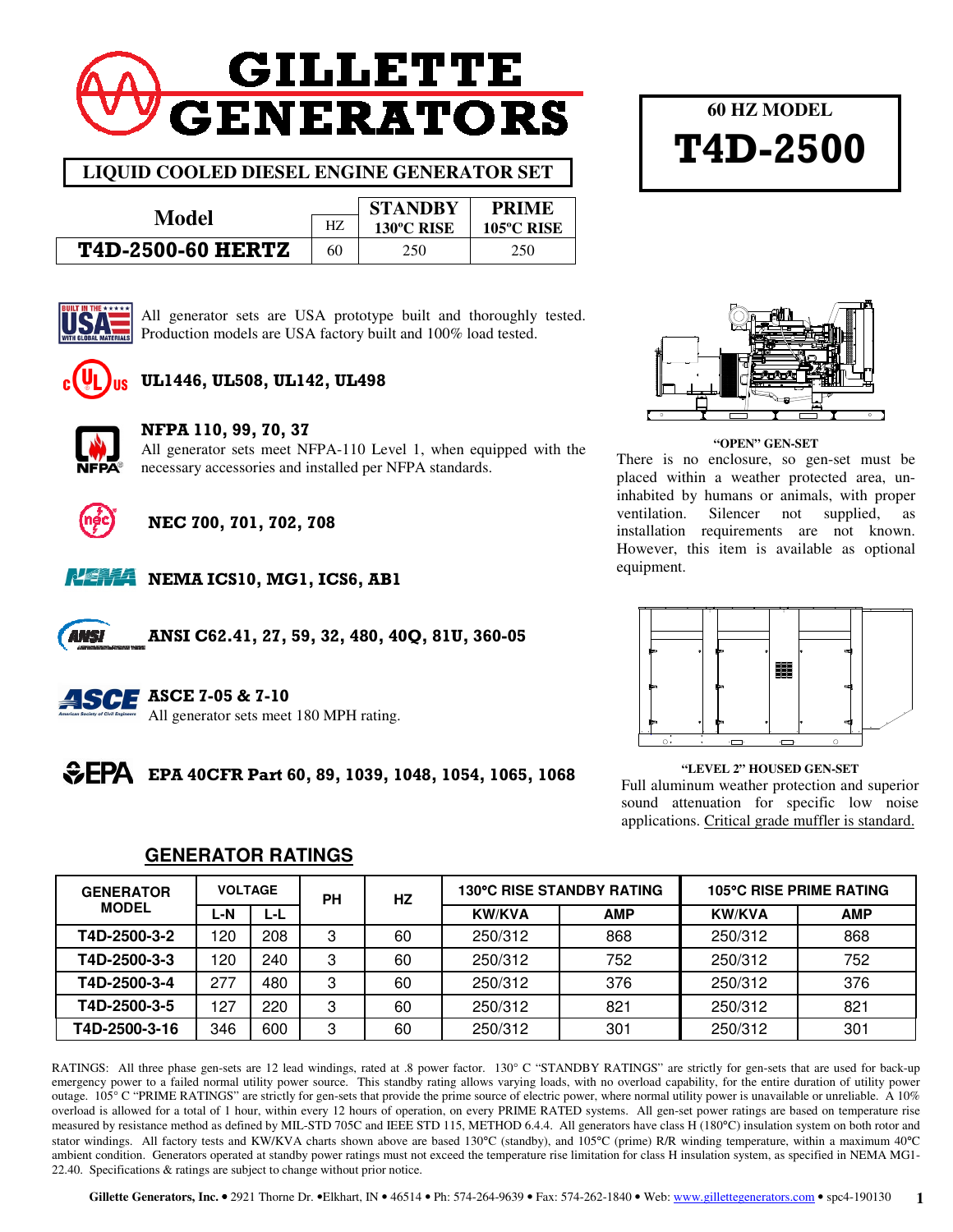# **APPLICATION & ENGINEERING DATA FOR MODEL T4D-2500-60 HZ**

#### **GENERATOR SPECIFICATIONS**

| Model & Type S4L1D-D311, 4 Pole, 12 Lead, Three Phase                      |
|----------------------------------------------------------------------------|
| S4L1S-D17, 4 Pole, 12 Lead, 600V, Three Phase                              |
|                                                                            |
|                                                                            |
|                                                                            |
|                                                                            |
| Frequency Regulation $\pm \frac{1}{2}\%$ (1/2 cycle, no load to full load) |
|                                                                            |
| One Step Load Acceptance  100% of nameplate rating                         |
| Total Stator and Load InsulationClass H, 180°C                             |
| Temperature Rise 105°C R/R, prime rating @ 40°C amb.                       |
| 3 Ø Motor Starting @ 30% Voltage Dip (208-240V)1500 kVA                    |
| 3 Ø Motor Starting @ 30% Voltage Dip (480V-600V) 2300 kVA                  |
|                                                                            |
|                                                                            |
| Total Harmonic Distortion  Max 31/2% (MIL-STD705B)                         |
| Telephone Interference Factor  Max 50 (NEMA MG1-22)                        |
| Deviation Factor Max 5% (MIL-STD 405B)                                     |
|                                                                            |
| Ltd. Warranty Period 24 Months from start-up date or                       |
|                                                                            |

#### **GENERATOR FEATURES**

- World Renown Stamford Electric Generator having UL-1446 certification.
- Full generator protection with **Deep Sea 7420** controller, having UL-508 certification.
- Automatic voltage regulator with over-excitation, underfrequency compensation, under-speed protection, and EMI filtering. Entire solid-state board is encapsulated for moisture protection.
- Generator power ratings are based on temperature rise, measured by resistance method, as defined in MIL-STD 705C and IEEE STD 115, Method 6.4.4.
- Power ratings will not exceed temperature rise limitation for class H insulation as per NEMA MG1-22.40.
- Insulation resistance to ground, exceeds 1.5 meg-ohm.
- Stator receives 2000 V. hi-potential test on main windings, and rotor windings receive a 1500 V. hi-potential test, as per MIL-STD 705B.
- Full amortisseur windings with UL-1446 certification.
- Complete engine-generator torsional acceptance, confirmed during initial prototype testing.
- Full load testing on all engine-generator sets, before shipping.

# **ENGINE SPECIFICATIONS AND APPLICATIONS DATA**

#### $ENGINE$

| Model and Type TAD1371VE, 4 cycle, liquid Cooled        |
|---------------------------------------------------------|
|                                                         |
|                                                         |
|                                                         |
|                                                         |
| Bore & Stroke in (Cm)5.16 x 6.22 (13.1 x 15.8)          |
|                                                         |
| Main Bearings  Tin Overlay with Babbit Backing          |
|                                                         |
|                                                         |
| CrankshaftInduction Hardened, Heat Treated Forged       |
| Valves  Heat Treated and Hardened Exhaust Valve         |
|                                                         |
|                                                         |
|                                                         |
|                                                         |
|                                                         |
|                                                         |
| Ltd. Warranty Period 2 Year or 1000 hrs, first to occur |

#### **FUEL SYSTEM \_\_\_\_\_\_\_\_\_\_\_\_\_\_\_\_\_\_\_\_\_\_\_\_\_\_\_\_**

#### **FUEL CONSUMPTION**

| GAL/HR (LITER/HR) | <b>STANDBY</b> | <b>PRIME</b> |
|-------------------|----------------|--------------|
| 100% LOAD         | 18.7(70.7)     | 17.3(65.3)   |
| 75% LOAD          | 14.3(54.0)     | 13.2(49.8)   |
| 50% LOAD          | 9.71(36.8)     | 9.19(34.8)   |

#### **OIL SYSTEM**

#### **ELECTRICAL SYSTEM \_\_\_\_\_\_\_\_\_\_\_\_\_\_\_\_\_\_\_\_\_**

Ignition System ............................................................. Electronic Eng. Alternator/Starter: 24 VDC, negative ground, 110 amp/hr.

Recommended battery to  $-18^{\circ}C$  (0° F): ....(2) 12 VDC, BCI# 31, Max. Dimensions: 14"lg x 6 3/4" wi x 10" hi, with standard round posts. Min output 1000 CCA. Battery tray (max. dim. at 15"lg x 7"wi). This model has (2) battery trays, (2) hold down straps, (2) sets of battery cables, and (1) battery charger. Installation of (2) 12VDC starting batteries connected in series for 24VDC output is required, with possible higher AMP/HR rating, as described above, if the normal environment temperature averages  $-13^{\circ}$  F ( $-25^{\circ}$ C) or cooler.

#### **CERTIFICATIONS**

All engines are EPA emissions certified. All non-emergency stationary diesel engines are Tier IV Final compliant.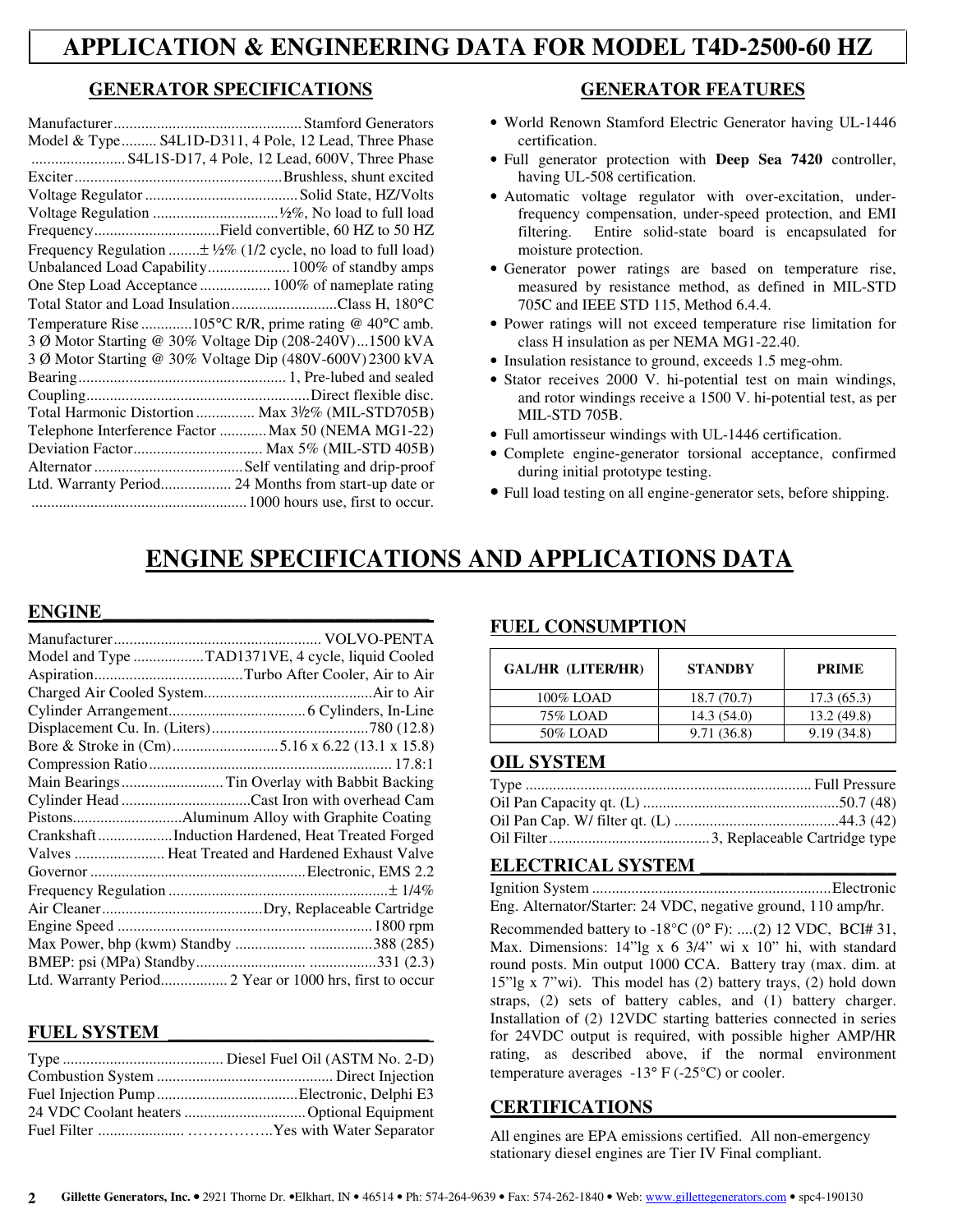# **APPLICATION & ENGINEERING DATA FOR MODEL T4D-2500-60 HZ**

#### **COOLING SYSTEM**

| Type of System  Air to Air, Charged Air Cooler                     |  |
|--------------------------------------------------------------------|--|
|                                                                    |  |
|                                                                    |  |
|                                                                    |  |
|                                                                    |  |
|                                                                    |  |
|                                                                    |  |
|                                                                    |  |
|                                                                    |  |
|                                                                    |  |
|                                                                    |  |
|                                                                    |  |
| Low Radiator Coolant Level ShutdownStandard                        |  |
| Note: Coolant temp. shut-down switch setting at 228°F (109°C) with |  |
| 50/50 (water/antifreeze) mix.                                      |  |

#### **COOLING AIR REQUIREMENTS**

| Max Air Intake Restrictions:                        |  |
|-----------------------------------------------------|--|
|                                                     |  |
| Radiator Cooling Air, SCFM $(m^3/min)$ 29,894 (846) |  |

#### **EXHAUST SYSTEM**

| Exhaust Flow, at rated KW, CFM (m3/min) 4,347 (123) |  |
|-----------------------------------------------------|--|
|                                                     |  |

#### **SOUND LEVELS MEASURED IN dB(A)**

| <b>Open</b> | Level 2 |  |
|-------------|---------|--|
| Set.        | Encl.   |  |
|             |         |  |
|             |         |  |

Note: Open sets (no enclosure) have optional silencer system choices due to unknown job-site applications. Level 2 enclosure has installed critical silencer with upgrade to Level 3 hospital silencer. Sound tests are averaged from several test points and taken at 23 ft. (7 m) from source of noise at normal operation.

#### **DERATE GENERATOR FOR ALTITUDE**

3% per 1000 ft. (305m) above 3000 ft. (914m) from sea level

#### **DERATE GENERATOR FOR TEMPERATURE**

2% per 10°F (5.6°C) above 104°F (40°C)

#### **DIMENSIONS AND WEIGHTS**

|                                               | <b>Open</b> | <b>Level 2</b>   |
|-----------------------------------------------|-------------|------------------|
|                                               | <b>Set</b>  | <b>Enclosure</b> |
|                                               |             |                  |
|                                               |             |                  |
|                                               |             |                  |
| Net Weight lbs (kg)5777 (2620)7547 (3424)     |             |                  |
| Ship Weight lbs (kg)  6052 (2745) 7892 (3580) |             |                  |

# **DEEP SEA 7420 DIGITAL MICROPROCESSOR CONTROLLER**



#### **Deep Sea 7420**

The "**7420**" controller is an auto start mains (utility) failure module for single gen-set applications. This controller includes a backlit LCD display which continuously displays the status of the engine and generator at all times.

The "**7420**" controller will also monitor speed, frequency, voltage, current, oil pressure, coolant temp., and fuel levels. These modules have been designed to display warning and shut down status. It also includes: (11) configurable inputs  $\bullet$  (8) configurable outputs • voltage monitoring • mains (utility) failure detection  $\bullet$  (250) event logs  $\bullet$  configurable timers  $\bullet$ automatic shutdown or warning during fault detection • remote start (on load) • engine preheat • advanced metering capability • hour meter • text LCD displays • protected solid state outputs • test buttons for: stop/reset • manual mode • auto mode • lamp test • start button • power monitoring (kWh, kVAr, kVAh, kVArh)

This controller includes expansion features including RS232, RS484 (using MODBUS-RTU/TCP), direct USB connection with PC, expansion optioned using DSENet for remote annunciation and remote relay interfacing for a distance of up to 3300FT. The controller software is freely downloadable from the internet and allows monitoring with direct USB cable, LAN, or by internet via the built in web interface.



Further expansion is available by adding the optional "WebNet" gateway interface module. This device will allow comprehensive monitoring of the generator via the cloud including identification, location, and status. Some advantages of this module include: reduced site visits and maintenance costs • remote fuel management • fault analysis • asset tracking • automatic system alerts • maximized system up-time.